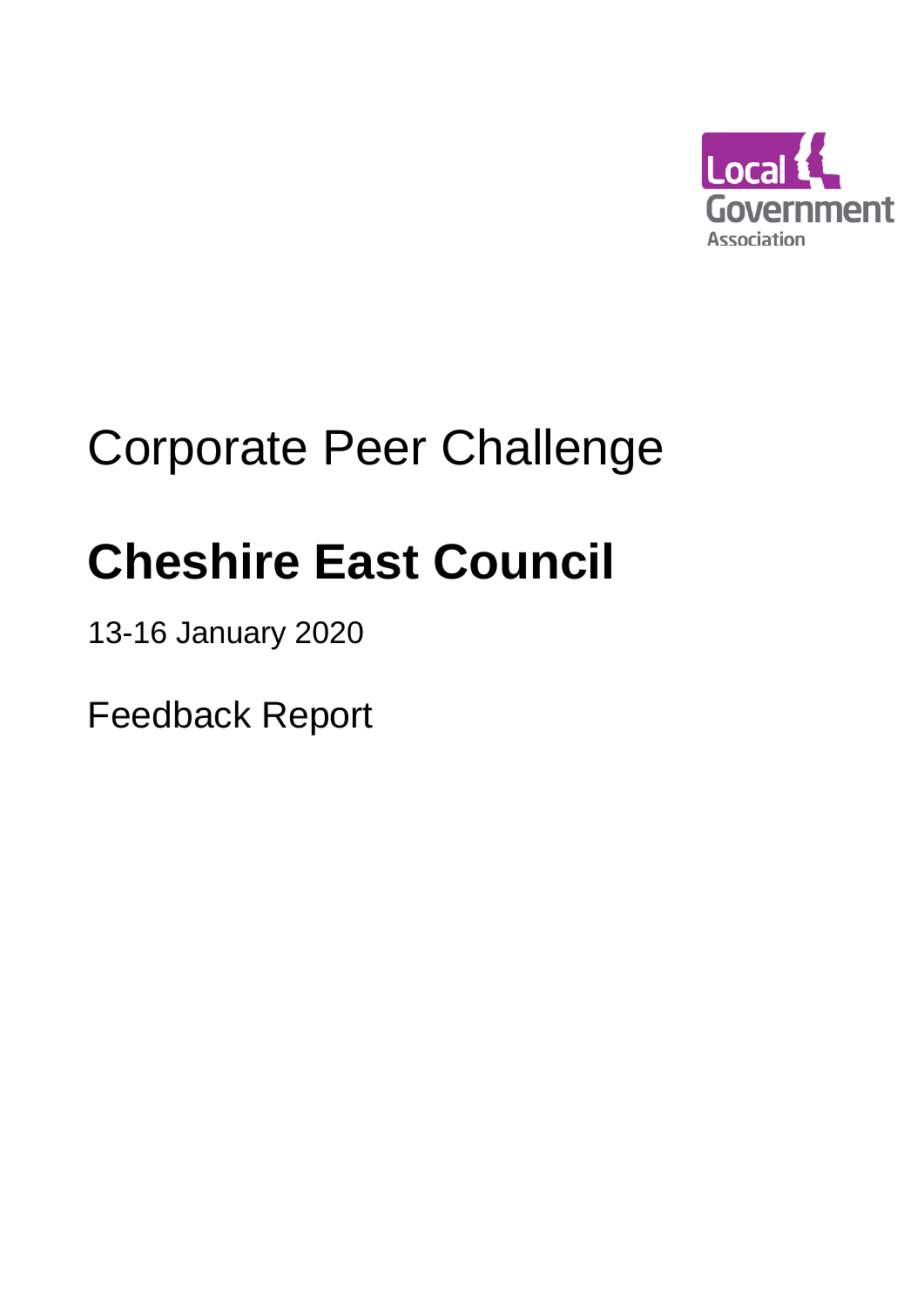## **1. Executive Summary:**

Cheshire East council has made significant improvements in recent years to address issues of misconduct and to transform the culture of the organisation. This reform has been made whilst managing wider financial pressures, increased demand and maintaining service standards. The opportunity now exists for Cheshire East to build on these foundations. The council can use their successful approach to organisational change to make wider reforms and service transformations to improve outcomes for residents.

Cheshire East was established in 2009 and covers 450 square miles, with a population of 380,800 residents in 175,000 households. The largest proportion of residents live in the Crewe and Macclesfield areas, with significant settlements in market towns such as Sandbach, Knutsford and Wilmslow. The borough is well connected through road and rail links, including Crewe railway station, which serves as a major junction on the West Coast Mainline, supporting travel to Manchester, Liverpool, North Wales and the Midlands.

Cheshire East has a strong social and economic base, illustrated by several indicators, including the low levels of free school meal eligibility (8.7% against a North West average of 16.2%), high levels of owner-occupied housing (75% against a North West average of 64%), and average household income (£35,800 against a North West average of £27,200). However, there is a considerable range to household income in the borough, varying from £19,900 to £66,600 between the most and least deprived wards. This demonstrates a level of inequality that exists within the borough, with six areas within the most deprived 10% nationally. This, alongside the geographic diversity of the borough has contributed to the notion amongst officers and members that Cheshire East is a "*place of places*", made-up of multiple identities, issues and needs.

The council was led by a Conservative administration from 2009-2019. However, the 'allout' elections of May 2019 resulted in the council entering 'no-overall control', with there being no individual majority party across the 82 councillors. Since the election, the council has been led by a Joint-Administration comprising Labour and Independent councillors, with a Labour Leader and Independent Deputy Leader.

Historically, Cheshire East has faced a number of internal and external investigations into the practice of the council and the conduct of senior officials and elected members. These investigations were identified and referred for investigation by senior officers regarding matters of procurement, land transactions and the treatment of whistle blowers, and have undoubtedly been damaging to the reputation of the council and the morale of staff. However, it was not the role of the Corporate Peer Team to revisit any individual instances or issues but instead to consider any subsequent learning and improvement that had been applied by the council.

Following the appointment of the Acting Chief Executive in 2017 the council requested a review of the workplace culture that was completed by the LGA. In addition to the themes covered in all corporate peer challenges (CPC), this CPC provides an opportunity to assess progress against the findings and recommendations in culture review. The Peer Team also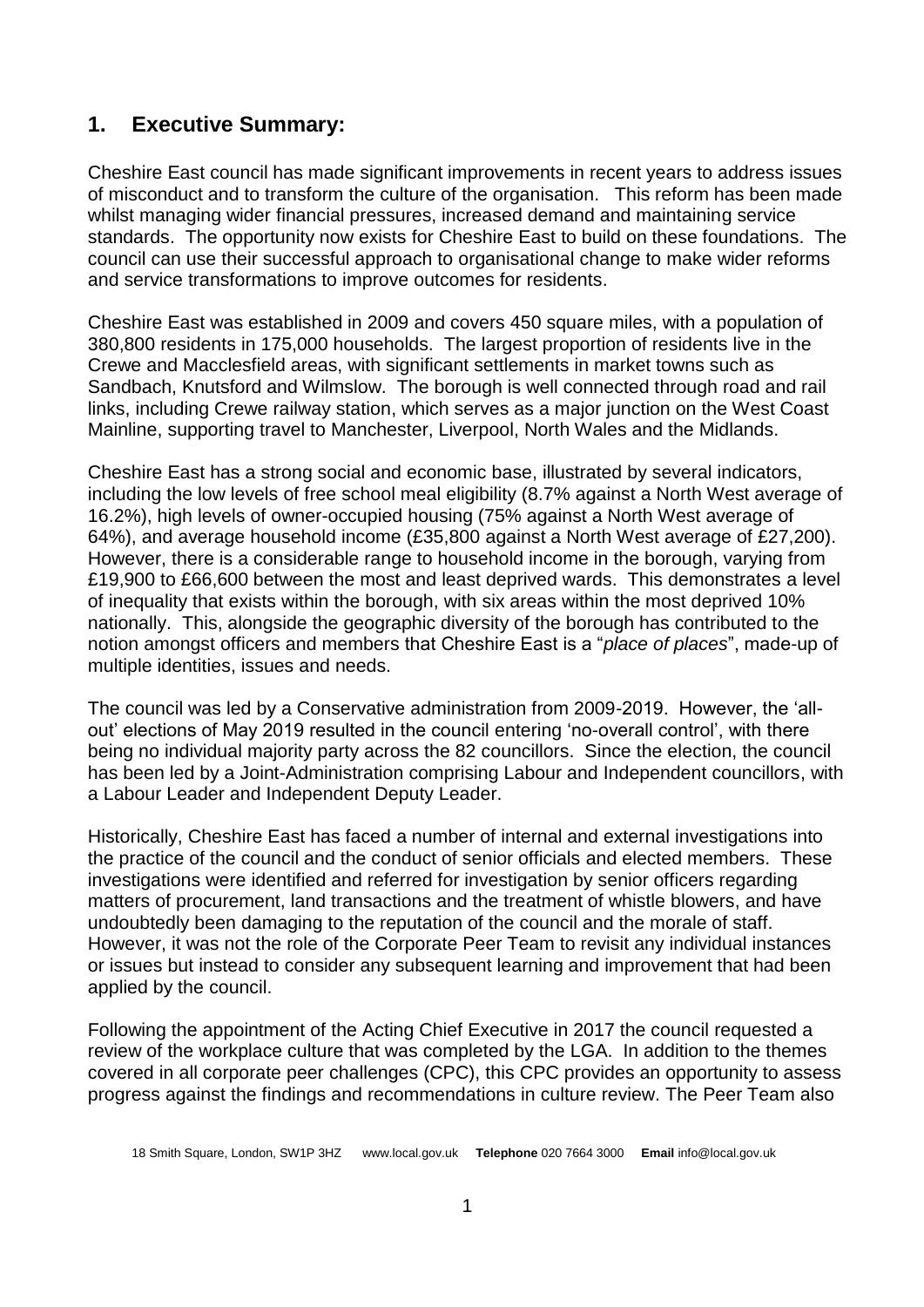reviewed the wider corporate health of the organisation, with a specific focus on the processes of internal assurance and audit.

Shortly prior to the CPC, the council's Acting Chief Executive announced that she would be leaving the organisation to take up a Chief Executive post at another council. The Peer Team heard a range of positive comments regarding the contribution that she had made to the council's improvement, emphasising the importance of securing the correct replacement.

The Corporate Peer Challenge Team spent four days on site in Cheshire East. During this time the Team spoke to a broad range of stakeholders, including staff, councillors, and partner organisations. The team received a broad range of feedback and were struck by the positivity of the staff working for the organisation, and the remarkable progress that has been made in improving workforce culture in a relatively short space of time. The importance of this work was illustrated by clear leadership and commitment, including the determination of councillors to drive and prioritise improvement. These messages were received from multiple levels within the organisation and this improvement has been embedded across multiple teams and locations.

These improvements in culture have also supported the council to advance their internal assurance, with officers stating their comfort to '*call out*' and '*professionally challenge'* practice when appropriate. Alongside this cultural shift, the Team recognised the practical actions that have been taken, including improved management oversight and the development of supporting assurance frameworks and action plans.

The council has a good understanding of the socio-economic needs of the borough and undertakes regular activities to gather the views of residents including resident surveys, and thorough approaches to budget consultation. However, as a new administration, there is naturally further work to be done to set-out the priorities of the organisation following the May 2019 elections. The renewal of the council's Corporate Plan provides an opportunity to communicate these priorities within the context of needs, resources, and local partnerships.

Following the May 2019 election, the joint administration confirmed their commitment to operate an "inclusive model of governance". Following the Peer Review on 30 January, Group Leaders have agreed to defer a decision to change the Council's model of governance; moving from a Cabinet and Leader model to a Committee System with a view to implementation in May in 2021. The importance of this transition cannot be overstated. The council needs to be assured regarding the impact of any changes on timeliness of decision making and collective oversight. It is also important that the appropriate training for members and officers is undertaken and capacity is in place so that the Committee System is successful.

Cheshire East has a net revenue expenditure of approximately £270 million. There has been an estimated reduction in Government funding to Local Government of 49.1% from 2010-2018, this equates to a reduction of 28.6% in the council's spending power. Whilst the council has been required to make savings in recent years, there remains a strong local financial base, including council tax, business rates and new homes bonus. This has resulted in the council having a low exposure to settlement funding assessments from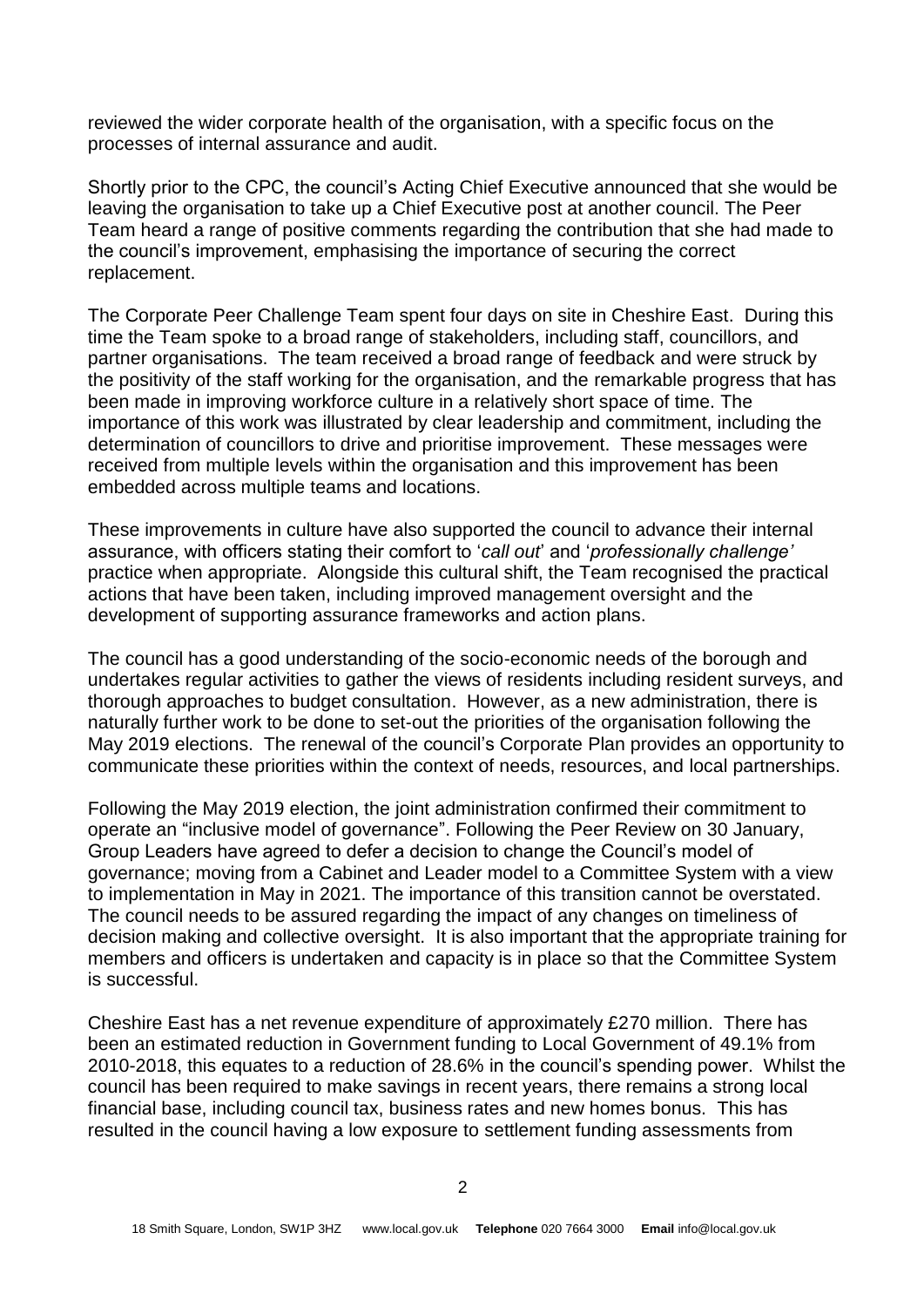Central Government, and wider grants. These grants currently account for approximately 15% of the council's income.

However, the council had forecast to overspend their budget for the past two years (but balanced at year end) and is forecast to overspend for 2019-2020 which clearly needs to be addressed. Finally, unallocated reserves are currently at £10.3 million, this is below the comparator figure for other Unitary Authorities, and the council needs to consider their wider approach and strategy for increasing these reserves. Within this context, the challenge remains for Cheshire East to ensure that they are managing the finances of the council as effectively as possible, and the opportunity exists to review approaches and appetites towards risk across councillors and senior managers to reflect the priorities of the organisation.

The Peer Team recognise the progress that has been made by the council in addressing historic issues and improving the culture of the organisation. The team were also impressed that whilst these improvements were delivered, the council had continued to deliver effective services, including high-performance in areas such as housing delivery. As the Council builds on the progress made to date, the opportunity exists to apply the skills and experience of cultural change initiatives to wider change programmes. This will involve managing the implementation of the Committee System and being prepared for the associated transition. Furthermore, the Joint Administration is presented with the exciting opportunity to communicate medium- and long-term ambitions for the borough through a new Council Plan and aligning resources to these goals through the Medium-Term Financial Strategy. This will support partners and residents to better understanding the aims of the council, whilst also setting out an approach to wider improvements and transformation.

## **2. Key Recommendations:**

There are a range of suggestions and observations that are included within the main body of this report, that will help to inform potential 'quick wins' and practical actions. The following notes represent the key recommendations from the CPC Peer Team to Cheshire East Council, and reflect the feedback delivered on Thursday 16 January:

- **1. Continue with the council's commitment to staff culture and wider workplace wellbeing:** This includes making sure that the progress made to date extends to all teams and considering how shared practice within the organisation could support any outstanding pockets. There is also a need for the council to mitigate the risk of regression following the departure of the Acting Chief Executive who has been central to this work. Finally, the council implement plans for what the next wave of the "Brighter Futures" programme considering how this capacity and momentum could be used to address other issues.
- **2. Develop and launch a new Council Plan:** The current corporate plan expires in 2020. This presents an opportunity to progress the work underway to set out the priorities of the new administration, including their commitment to addressing climate change, in a clear and consistent manner to residents, staff and partners. This corporate plan should be set within the context of the needs of the borough, the views of residents, the resources available, and the political priorities for the coming years.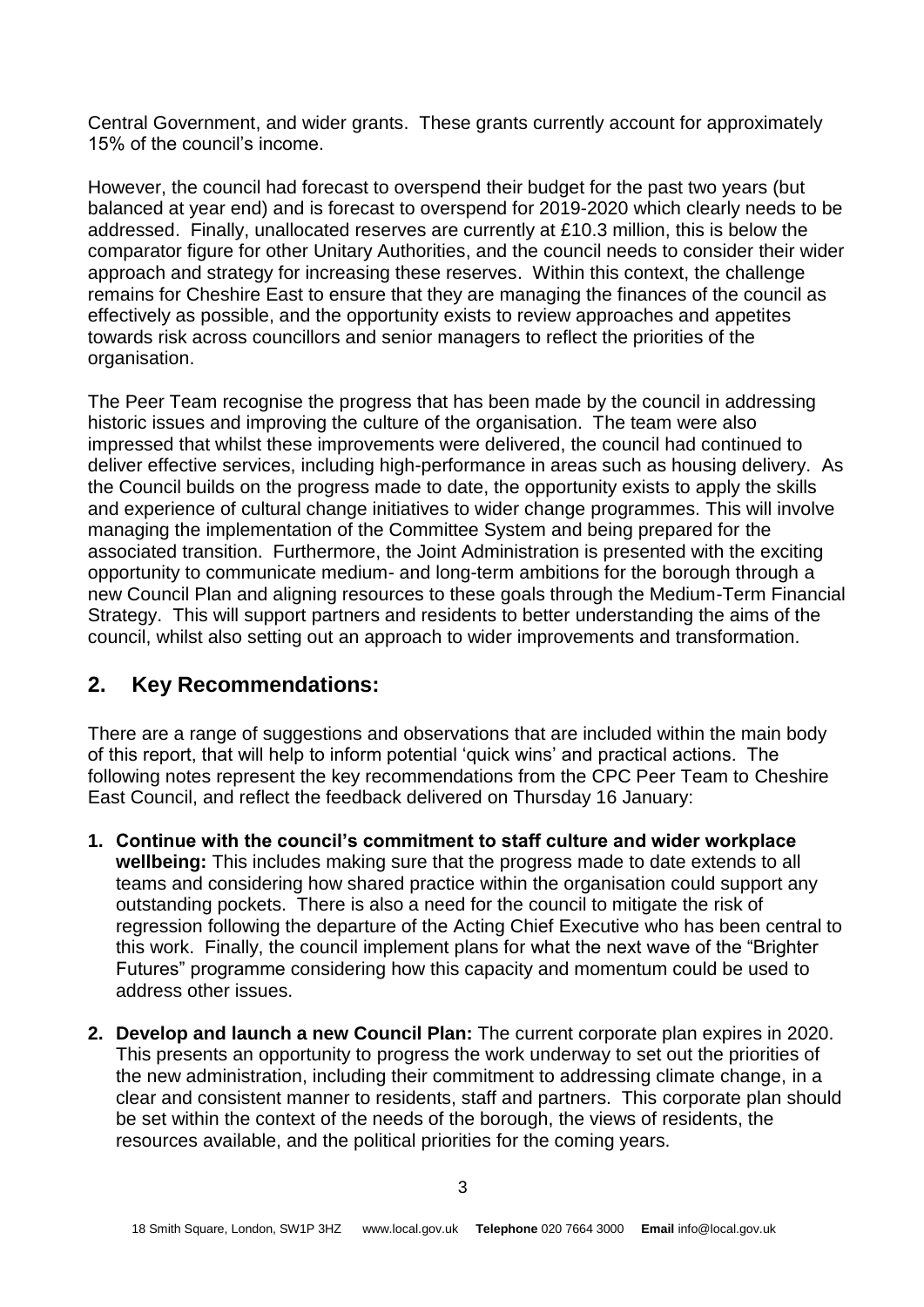- **3. Provide clarity regarding the process, decisions and timelines for the introduction of the Committee System:** The Peer Team recognise that the Joint Administration is committed to replacing the Cabinet and Leader model with the Committee System. The committee system has set out a clear timeline for any transition, however, ongoing work is required to provide clarity to staff regarding the date of implementation as well as training opportunities and requirements.
- **4. Finalise technical and political decisions that will underpin the new Committee System:** There remain several key decisions that need to be made regarding the transition towards the Committee System. This includes technical decisions regarding the number and scope of committees, the role of Committee Chairs, and the size of each Committee. However, there also remain several important political decisions that need to be finalised regarding the structure and operation of the new system. Alongside these political decisions associated with the new approach to governance, the council needs to consider the levels of decisions and delegation which it is comfortable to be made by officers across the organisation, reflecting the recent staff survey finding to empower staff and distribute decision making across the organisation. This should include reflecting on current arrangements in-light of proposed reforms.
- **5. Consider the strategic and operational context in which the Committee System will be operating:** It is important that the implementation of the Committee System is not viewed as a technical process in isolation alone. Therefore, the council will need to assure themselves of the following alongside the new model of Governance:
	- − The timeliness of decision making.
	- − Collective oversight for strategic issues that cut across multiple Committees.
	- − The impact of the new model on partnership working.
	- − The relationship of decision making with neighbourhood forums.
	- − The training and development required for councillors and officers.
	- − The communication and engagement required with staff throughout this process.
- **6. Refine the council's approach to strategic finance and create dialogue regarding collective appetite to risk:** The council has taken a very prudent approach in addressing financial challenges to date. However, further improvements could be made including:
	- − The relationship between transformation programmes and budgetary pressures.
	- − The monitoring and tracking of benefits and savings across the organisation.
	- − Review the council's appetite towards risk in core budget assumptions, and the relationship with reserves.
	- − Simplifying the council's Medium-Term Financial Strategy to ensure that it is more focused and succinct.
	- − Review the medium-term financial strategy to ensure resources reflect the content of a newly developed corporate plan for a four-year period.
- **7. Communicate priorities for working in a partnership environment and learn the lessons of historic practice and approaches:** The council works in a complex partnership context and should consider the areas of work that it wants to prioritise. This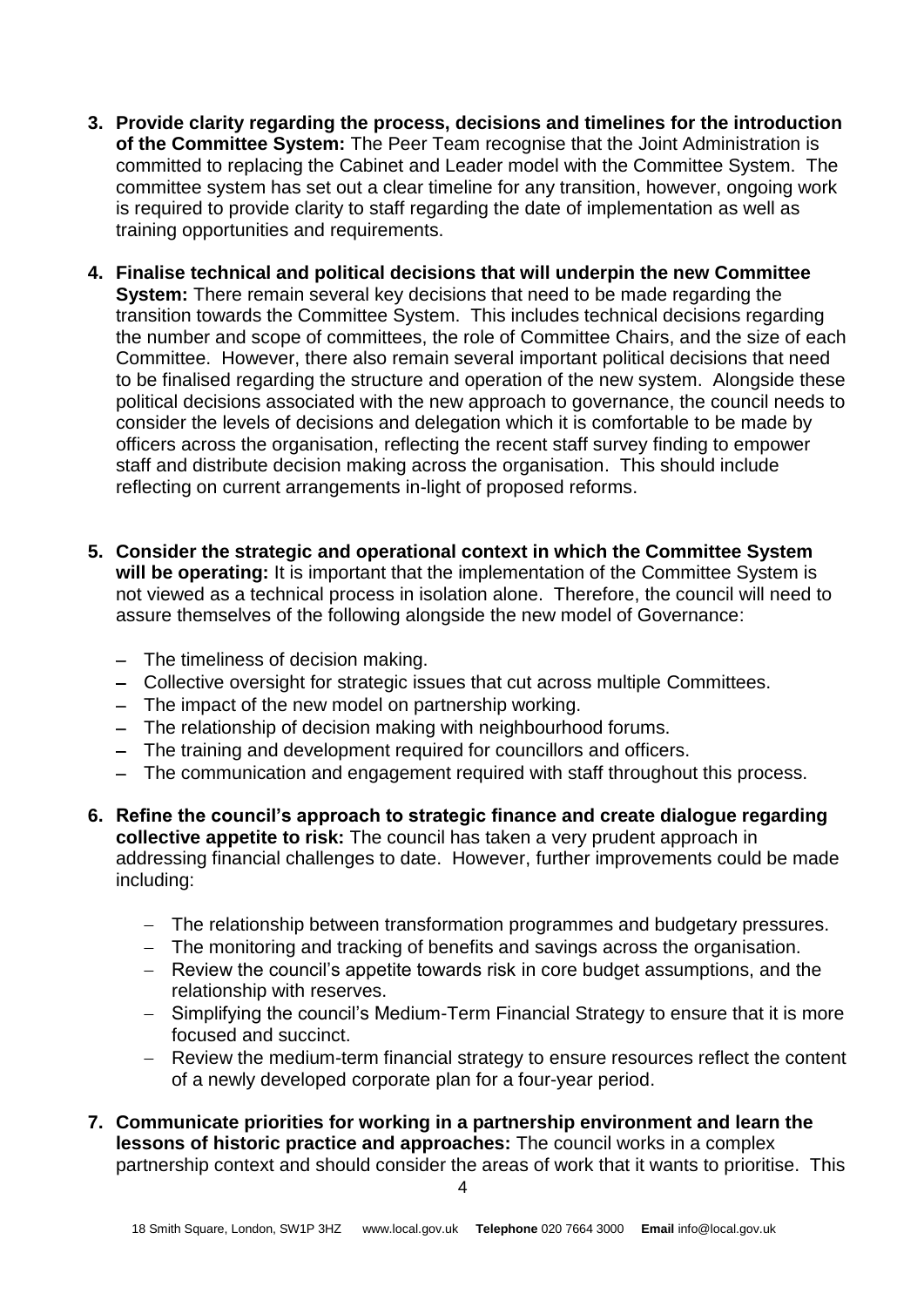should be communicated clearly to partners to support clarity on ambition. The council should also consider the lessons learnt from successful partnership projects, as well as instances which have not gone to plan.

- **8. Refine the work programme and focus of Scrutiny Committees to support internal challenge and improvement:** The council may benefit from considering the relationship between breadth and depth within Scrutiny Committees, and the topics and issues that would most benefit from Scrutiny input or working groups. The council should also be proactive in identifying their approach to enabling effective challenge within any Committee System in the future.
- **9. Develop new approaches to engage councillors in neighbourhood working:** The council should consider new ways of working that give more focus to the role of councillors as community leaders. This could potentially include the development of neighbourhood budgets, providing the opportunity for councillors to support local schemes, including the development of a new conversation with residents regarding expectations as the council moves forward.
- **10.Review the findings of the 2019 Resident Survey to inform future relations with residents:** The council is currently processing the results from their most recent resident survey since 2017. This information should be used to identify areas of improvement in customer relations and support the council's next wave of cultural change.

## **3. Summary of the Peer Challenge Approach:**

#### **3.1 The Peer Team:**

Peer Challenges are delivered by experienced councillor and officer peers from across the sector. The make-up of the peer team reflects the requirements of the council and the specific focus of the peer challenge. Members of this team were selected based on their relevant experience and expertise, and their involvement was agreed with the Council prior to arriving on site. The peers who delivered the Cheshire East Corporate Peer Challenge were:

- **Tracey Lee**  Chief Executive of Plymouth City Council;
- **Cllr Hannah Dalton**  Epsom and Ewell Borough Council;
- **Sarah Messenger** Workforce Consultant Local Government Association;
- **Cllr Chris Read**  Leader of Rotherham Metropolitan Borough Council;
- **Neil Thornton**  Executive Director Corporate Services, Rochdale Borough Council;
- **Tim Watkinson** Principal Advisor Local Government Association;
- **Matthew Dodd –** LGA Challenge Manager.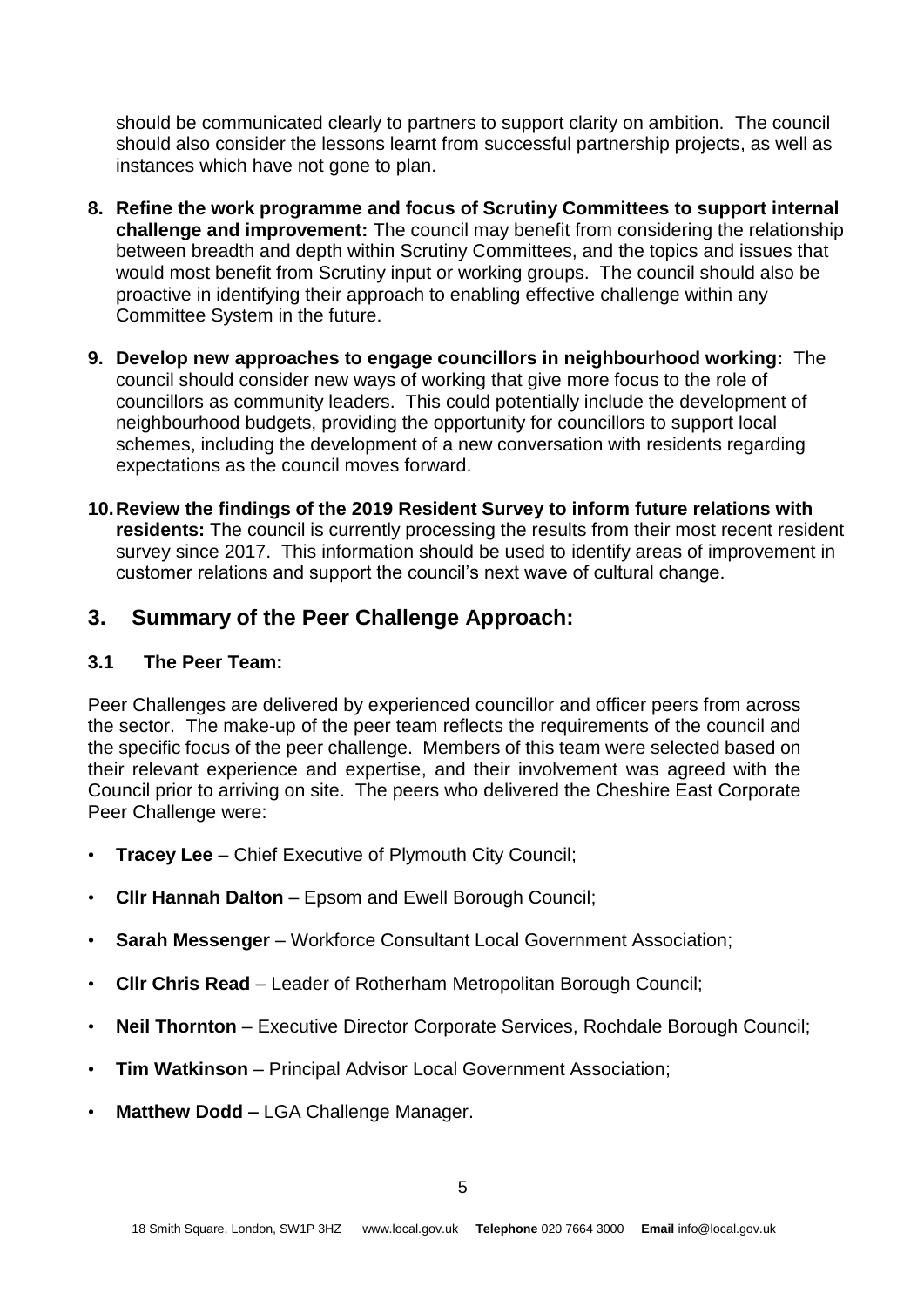#### **3.2 Scope and focus**

The peer team considered the following five questions which form the core components looked at by all Corporate Peer Challenges that the LGA undertakes. These are the areas that are critical to a councils' performance and improvement:

- **1. Understanding of the local place and priority setting:** Does the council understand its local context and place, and use that to inform a clear vision and set of priorities?
- **2. Leadership of Place:** Does the council provide effective leadership of place through its elected members, officers and constructive relationships and partnerships with external stakeholders?
- **3. Organisational leadership and governance:** Is there effective political and managerial leadership supported by good governance and decision-making arrangements that respond to key challenges and enable change and transformation to be implemented?
- **4. Financial planning and viability:** Do the council have a financial plan in place to ensure long term viability and is there evidence that it is being implemented successfully?
- **5. Capacity to deliver:** Is organisational capacity aligned with priorities and does the council influence, enable and leverage external capacity to focus on agreed outcomes?

Additionally, Cheshire East asked for the CPC process to consider two additional areas:

- **1. Workforce and Culture:** What progress has been made following the 2017 Workforce Review into issues of bullying, harassment and working environment?
- **2. Internal Assurance and Audit:** How effective are the systems and processes that the council has put in place following investigations into areas of historic practice?

## **3.3 The Peer Challenge Process:**

It is important to stress that the CPC process is not an inspection. Peer challenges are designed to focus on improvement, and each is tailored to meet individual councils' needs and context. They are designed to complement and add value to a council's own performance and improvement. The process is not designed to provide an in-depth or technical assessment of plans and proposals. The peer team used their experience and knowledge of local government to reflect on the information presented to them by people they met, things they saw and material and evidence that they read.

The current LGA sector-led improvement support offer includes an expectation that all councils will have a Corporate Peer Challenge every four to five years. This was the first CPC which Cheshire East has undertaken, but where appropriate these findings have been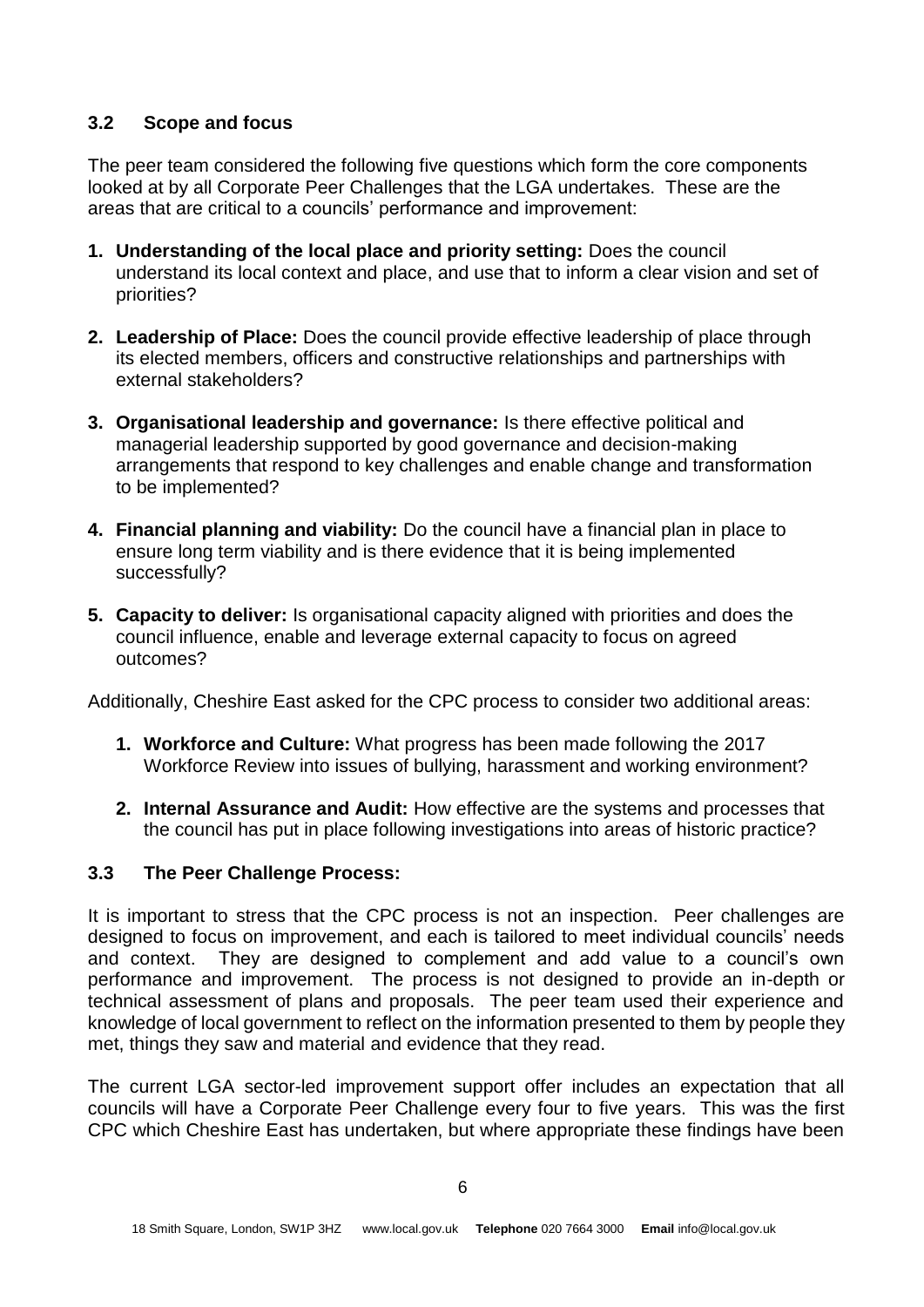cross-referenced against other external reports. There is an expectation that the Council will consider a further CPC from 2023 onwards.

Prior to arriving on site, the Peer Team were provided with a Self-Assessment developed by the council. This document is designed to highlight good practice and the current issues of the council in order to support the peer team to identify emerging questions and themes. Moreover, this document provides an important opportunity for Cheshire East Council to reflect on their achievements and progress to-date and consider their ambition and actions for future years. In addition to this Position Statement, the Peer Team prepared for this challenge by reviewing a wider range of supporting documents and information, in order to ensure that they were familiar with the council and the challenges it is facing. The team then spent four days onsite, during which they:

- Spoke to **more than 180 people** including a range of council staff, elected Members, external partners and wider stakeholders.
- Gathered information and views from **more than 40 meetings, focus groups and discussions**. This including **attending and observing business meetings** of the Council, including Cabinet on Tuesday 7 January.
- **Visited key sites of the borough** including Crewe Lifestyle Centre, Jubilee House, and Nantwich Library to look at the practice of the council in action. Members of the team also visited other council locations and offices, including Westfields and Delamere House to engage with **staff at other locations.**
- Collectively spent **c. 270 hours on-site to determine our findings,** the equivalent of one person spending **eight weeks in Cheshire East.**

This report provides a summary of the Peer Team's findings. It builds on the feedback presentation provided by the peer team at the end of their on-site visit (16 January 2020). In presenting feedback to you, they have done so as fellow local government Officers and Members, not professional consultants or inspectors. By its nature, the peer challenge is a snapshot in time, and we appreciate that some of the feedback may be about issues that you are already addressing and progressing.

## **4. Feedback:**

#### **4.1 Understanding of the local place and priority setting:**

As the only organisation that works across the specific geography of "Cheshire East", the council is unique in serving the population of the borough. The council was able to provide a depth of information regarding the needs of the borough. This information helped the Peer Team to better understand the profile of Cheshire East, and the population that the council serves:

− **Ageing Demographics:** The age profile of the borough is older than the national average with 22.5% of residents over the age of 65, compared to an average across England of 18%. This profile is due to become more prominent over coming years,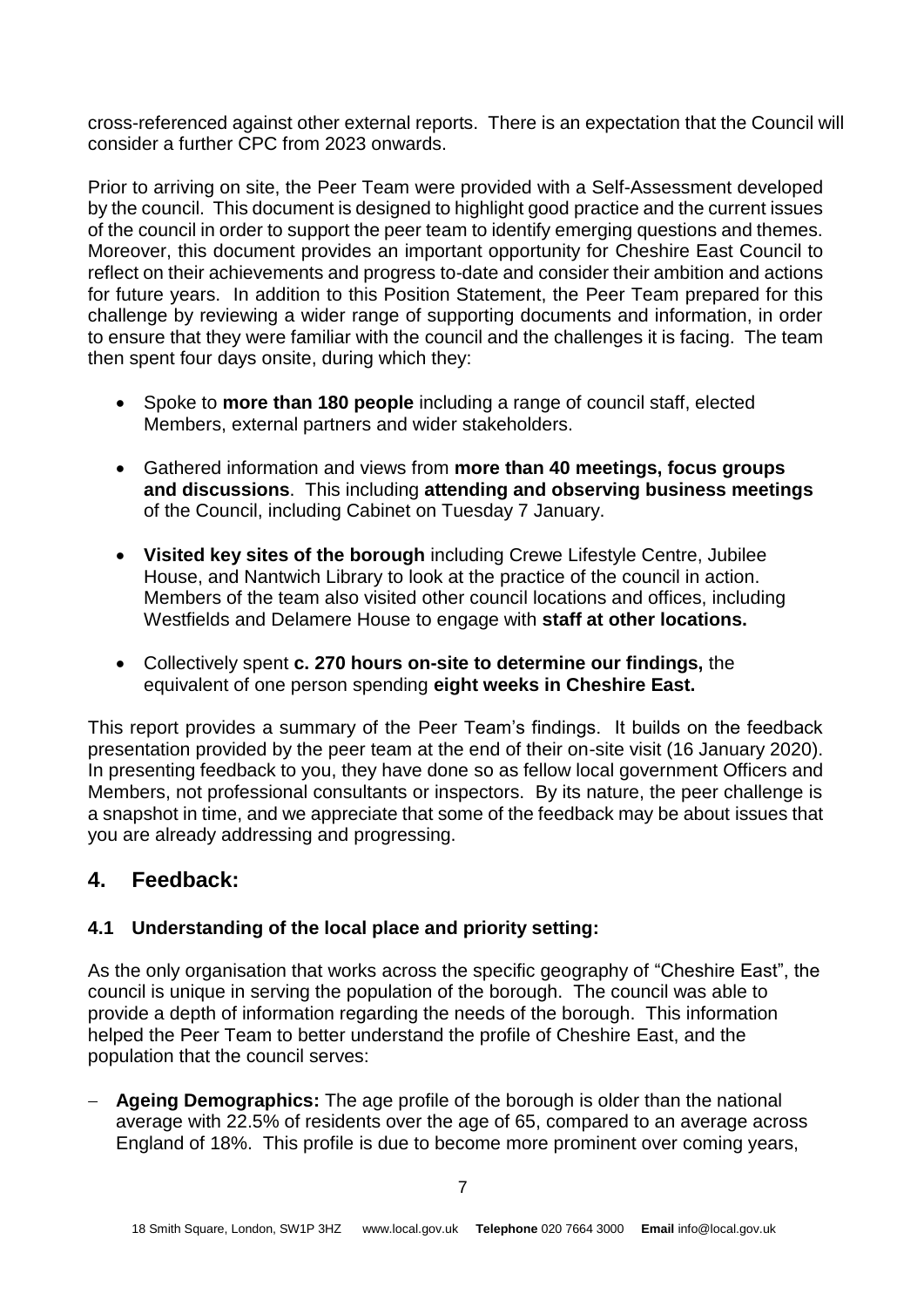with a forecast increase in residents over the age of 65 by 17,000, compared to a decrease of over 6,000 in working age residents.

- − **Housing and Development:** Over the past three-years there have been 7,145 new homes that have been built in the borough. This included the delivery of 1,737 affordable homes during the same period. Approximately 28% of the houses in the borough are detached, compared to a North West average of 13%.
- − **Business and Economy:** It is estimated that there are approximately 20,000 businesses that are located within the borough across several sectors. This has continued to the economic strength of the borough, estimated at £14.4bn.

Beyond an understanding of the population and needs of residents at a borough level the council has a very strong understanding of the needs and variations that exist between wards. Over the course of the time spent in Cheshire East, the Peer Team heard frontline staff, managers and councillors all refer to the tools and processes which are used to capture the different issues and needs at a ward level. The "tartan rug" which assesses wards through a red, amber, green system is an effective way for the council to understand local issues.

As well as the socio-economic needs of the borough, the council has in-place a robust scorecard approach to assessing the performance of services across Directorates. This helped the Peer Team to understand areas of both good and challenging performance for the council. This included the increasing visitor numbers to council owned leisure facilities (1,786,656), the strong local tax base for the authority (98.65% collection), and the average response time for answering calls within the customer contact centre (116 seconds). Throughout the team's time on site, a number of participants also raised issues regarding the levels of customer service and stated their ambition to improve council performance in this area. It was also clearly articulated to the Peer Team that issues of climate change are a priority area for the council moving forward.

In addition to the use of needs and performance information, the council has a clear commitment to engaging and consulting with residents. This has included the operation of a Digital Influence Panel which contains approximately 1,400 members and has been used to inform a broad range of consultations. This Panel replaced the previous Citizen's Panel and is used as a contact list and starting point for consultations. This includes the budget consultation which closed shortly before the peer team arrived onsite. The Peer Team also saw first-hand examples of high-quality community engagement through the work of the Connected Communities Programme during our time on-site. The Peer Team recognises the appetite and ambition of council to improve and extend consultation and engagement, and the ongoing work that the council is undertaking to develop a framework to support this.

The council's commitment to conducting bi-annual resident attitude surveys makes a strong contribution to their insight into the opinions and aspirations of residents. This survey was distributed to approximately 8,000 households (4.5% of the borough) in late 2019 and results will be available in early 2020. This process will provide a valuable update on the findings from the 2017 survey, which included 81% satisfaction with Cheshire East as a place to live, but a much lower satisfaction rate of 56% with "how Cheshire East runs things". This reflected a response of 56% for those who said that they did not believe the council "acts on the concerns of local residents".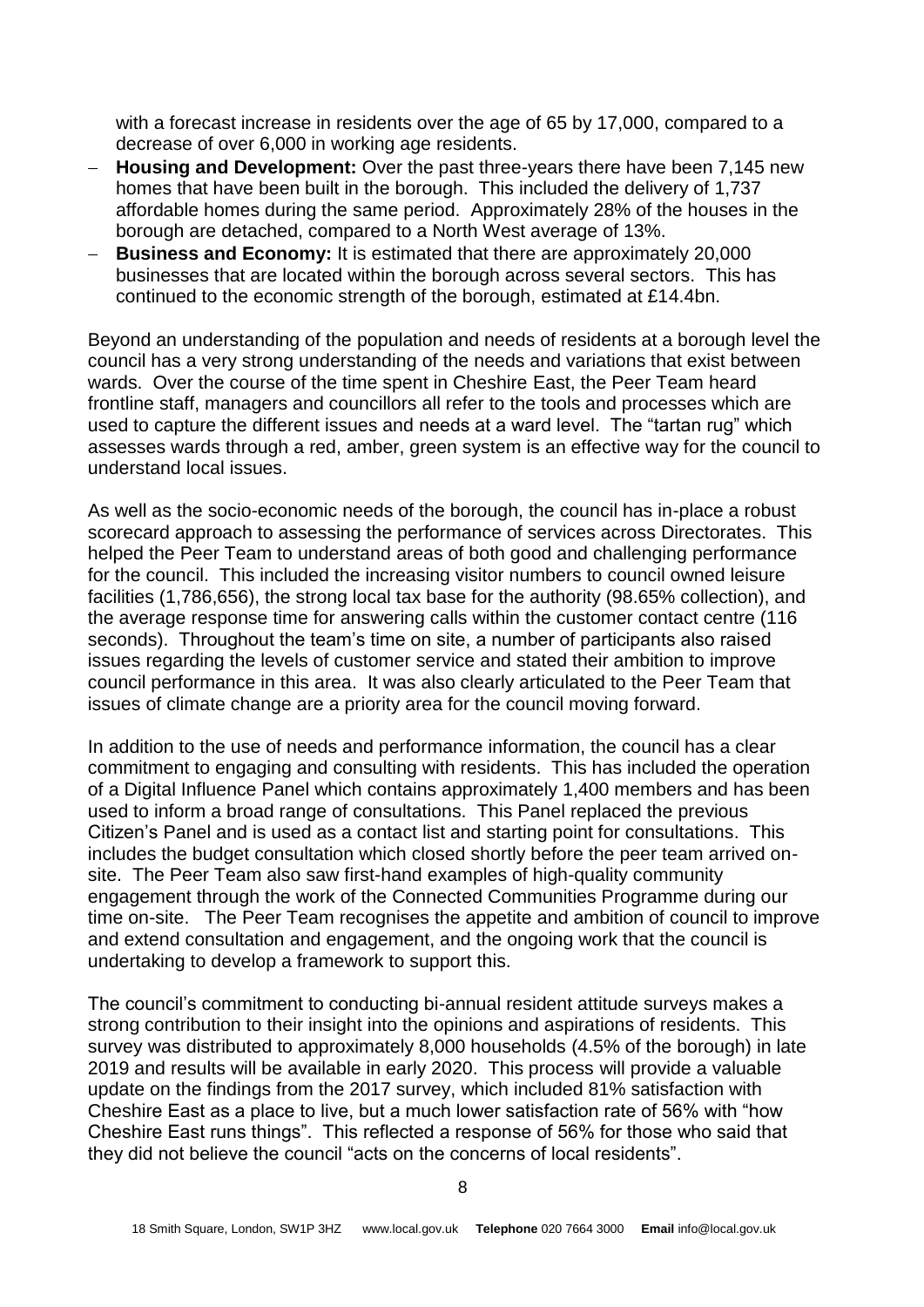These results were produced in September 2017 at the height of several high-profile local issues for the council. However, it is important that the results from the 2019 survey are distributed and understood across the organisation. This intelligence will indicate the extent to which the council's improvements in workforce culture have extended to external customers and residents and will provide essential information for were the efforts of the next wave of cultural transformation should be applied.

The current corporate plan for Cheshire East runs from 2016-2020. It includes core values and strategic outcomes and is well understood within the organisation. However, the process of developing a new corporate plan presents a timely opportunity for the Joint Administration to set out future priorities and focus and communicate the type of council that they want to create in line with the financial challenges facing the organisation, the needs of the borough, and the strategic context in which the council is working. This process will also enable the council to consider how priorities relate to the ambition of partners, and the aspirations of residents. However, it is important that the council distinguishes between the long-term corporate objectives that need to be included in a new council plan, and the short-term opportunities that can be progressed in the interim, and to avoid the risk of missing immediate opportunities for improvement or the clear short-term priorities of councillors.

It was recognised across the organisation that councillors have a unique understanding of their local ward and issues. There is an opportunity to bring together councillors with the wider engagement work that is taking place through the Connected Communities Programme and Equality, Diversity and Inclusion Champions. This work could be extended through the introduction of local neighbourhood budgets to support councillors in their role as community leaders to broker a new conversation with residents.

#### **4.2 Leadership of Place:**

The Peer Team recognise the complexity of partnership working in Cheshire East and support the pragmatic approach that has been taken to date. The council has made significant contributions to local forums for partnerships working including:

- The Constellation Partnership;
- The Cheshire East NHS Place Partnership Board;
- The Cheshire and Warrington Local Enterprise Partnership Board;
- The Cheshire East Health and Wellbeing Board;
- The Cheshire and Warrington Sub-Regional Leaders Board;
- The Cheshire East Leaders Board;
- The Place Board.

The Peer Team noted the complex structures and multitude of forums for partnership working in the borough and felt that they may benefit from being reviewed or simplified to ensure that they are effective and that there are clear lines of accountability.

The positive contribution that the council has made to the sub-region was confirmed throughout the course of the review. This included significant praise for the contribution that the council has made as Chair of the Sub-Regional Leaders Board; with specific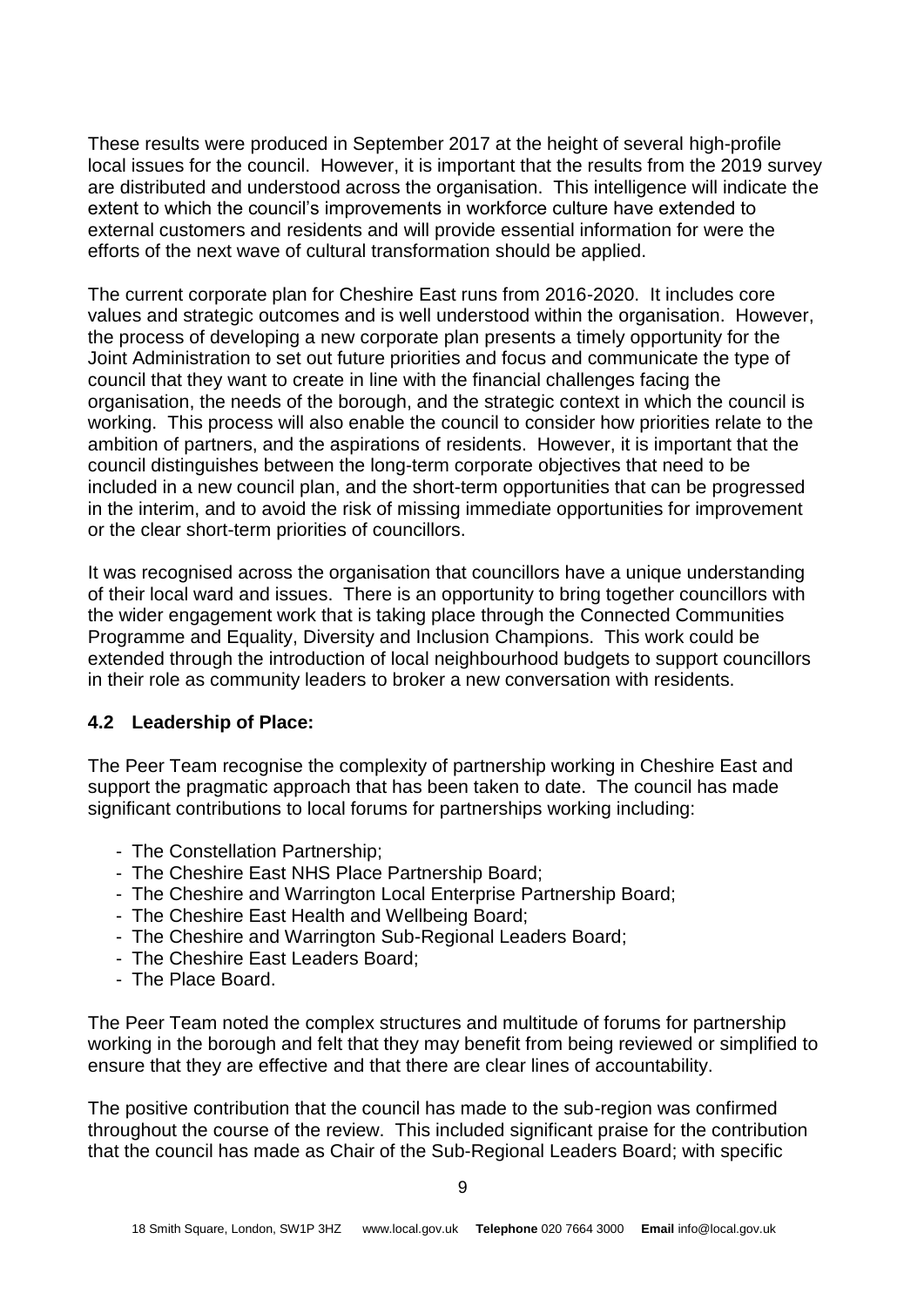praise for the annual conference, and the increased focus on bringing together the people and place agendas through the concept of inclusive growth. This positive approach towards partnership working was recognised by council staff in both operational and management positions, who spoke about the importance of working with partners.

Outside the contribution that the council has made to partnership forums, the Peer Team also heard positive examples of direct partnership working. This was illustrated by the work that was conducted by Cheshire East Council in partnership with Cheshire Fire and Rescue Service following the Beechmere Care Home Fire. Following the fire in August 2019, the Council worked in partnership with Fire and Rescue, as well as the wider care market to support the 123 residents of the extra care village who were affected.

However, despite some strong examples of partnership working, the Peer Team recognised that relationships across all local partners are mixed and includes instances and programmes of partnership working which have not run smoothly, including work on shared services and systems with some partners. As a learning organisation, it is important that the council continues to consider any lessons learnt from these programmes, and how these issues could be resolved or avoided in future. These lessons should be shared internally to support continuous improvement.

The partner organisations that the Peer Team spoke to through this process were keen to develop long-term strategic relations with the council. This could be supported through the clear articulation of the council's priorities through a new council plan, enabling a structured conversation built around long-term goals. This approach will also enable relationships between organisations to be grounded in the needs of communities, rather than being transactional in nature, or based on individual councillors or members. We also note, however, that the geography of Cheshire East inevitably gives rise to complex partnership arrangements, and that the Council will wish to prioritise how and when different relationships develop in order to secure maximum value. Given the resources and capacity implications of partnership working, it is important that the council considers which partnership initiatives are a priority, and resources them appropriately.

The council may also wish to consider and communicate its appetite for shared roles and shared services. There are several legacy arrangements that are in place that would benefit from a formal review, including the formal footing which underpins shared services with neighbouring authorities. Progress has been made through the establishment of a Shared Services Committee with Cheshire West and Chester. However, the opportunity exists for this forum to not only support accountability for current models, but to consider their strategic fit and the future appetite of the council. This work should be clearly communicated to partner organisations to support their understanding of prioritisation and pace within this context.

Finally, the opportunity exists for Cheshire East to play a more active role in engaging with local Members of Parliament. Following the 2019 General Election it is recognised that there will be potential changes to the policy context for local government, and it was felt by the Peer Team that the council may benefit by working closer with local MPs to set out their asks and offers to central government.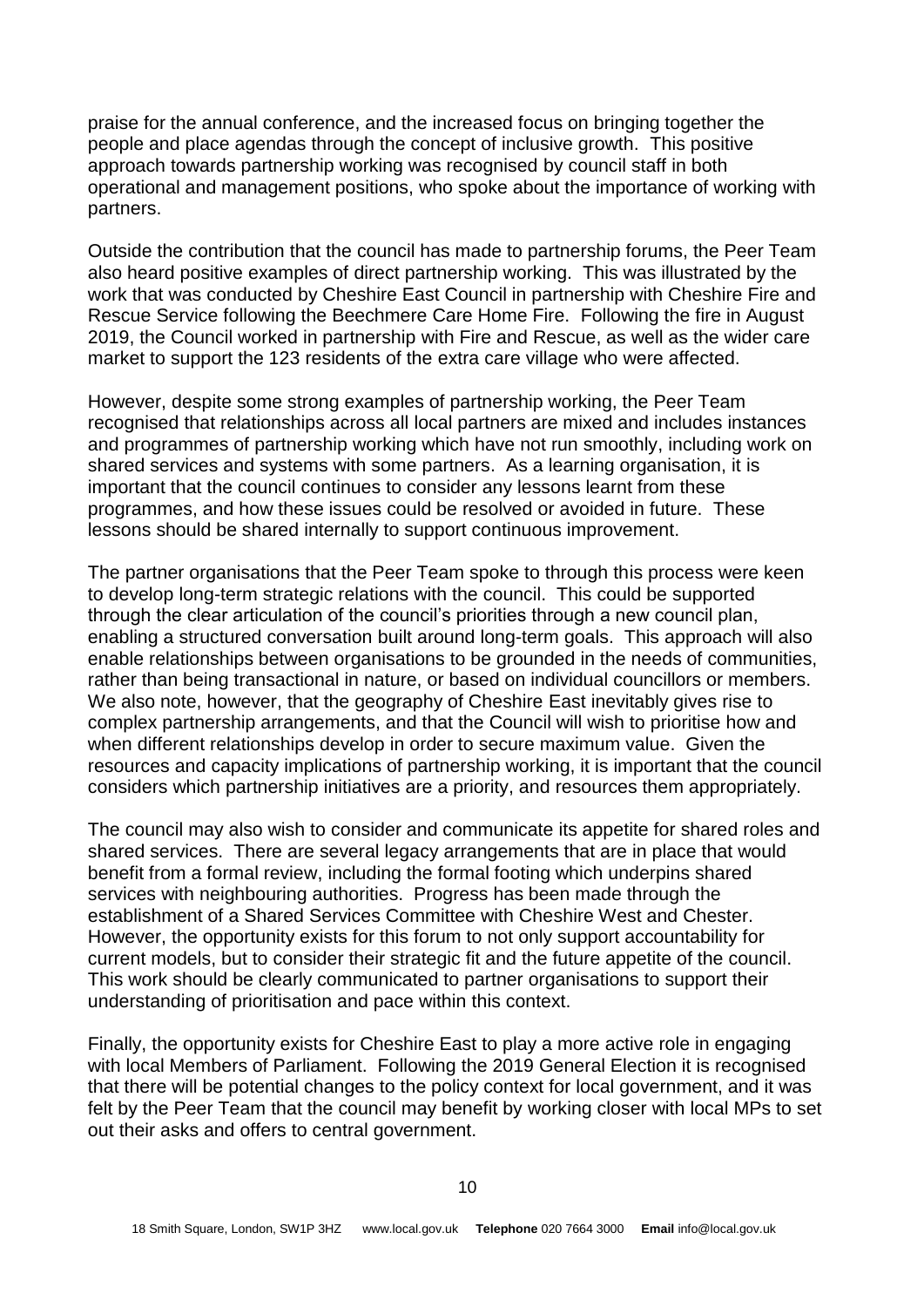#### **4.3Organisational leadership and governance:**

Following the suspension and subsequent resignation of the former Chief Executive in 2017 the council appointed an Acting Chief Executive. She is positively regarded by members of staff across the organisation, and partners, and has played a pivotal role in the council's approach to addressing workplace culture. The acting CEX was praised by officers and partners for her transparency, openness and has modelled many of the behaviours that the council is keen to embed within the workforce. However, the acting Chief Executive will be leaving Cheshire East in the spring of 2020, and the appointment of a new individual will be an important cross-roads for the council.

These improvements in workforce culture are also reflected in improved relationships between councillors and officers. The previous nature of these relationships was particularly damaging and detrimental in 2017, and the Peer Team recognise the stark improvements that have been made. As well as the recognition for the contribution made by the Acting Chief Executive and Senior Leadership Team, the Team heard positive feedback for the leadership demonstrated by the current and previous Leader of the Council on this topic. The Team witnessed first-hand the approach and respect that exists between officers and members throughout the week. This progress has been because both officers and councillors have recognised the key role and responsibility that they have in driving and modelling change.

Following the 'all-out' local elections for all 82 councillors in May 2019 the council moved from being a Conservative administration to no-overall control. A Joint Administration was formed comprising 41 members of the Labour and Independent Groups, including 25 Labour and 16 Independent Group Members. The remaining 41 councillors represent the Conservative, Liberal Democrat, Real Independent and Non-Grouped Independents by 34, four, two and one seats respectively. This included the election of 38 new councillors who had not previously held office. Given the number of newly elected councillors the council should be live to considerations regarding the ongoing training, development and support.

The Joint Administration has settled into new roles and responsibilities well, and there is a clear commitment from the Leader and Deputy Leader to work effectively together. There has been a mature approach to joint working across the Joint Administration, as illustrated by the commitment to appoint Cabinet roles based on skills rather than political interest. The Peer Team appreciated the collegiate relationships that were in-place across Cabinet, and the enthusiasm that existed for the subject matters discussed.

In May 2019 the council passed a Notice of Motion supporting a change in the decision making and governance arrangements for the council. This motion stated that they would move towards a Committee model subject to a legally and constitutionally robust process. Following the CPC process the Council has confirmed that they are planning to implement this system from May 2021. A change in governance models such as this is a major undertaking that will be central to the council's success over coming years. There are also several risks which need to be managed throughout this process. The Council has made good progress through the Working Group of the Constitution Committee to develop proposals, timelines, and the details of such a system. This has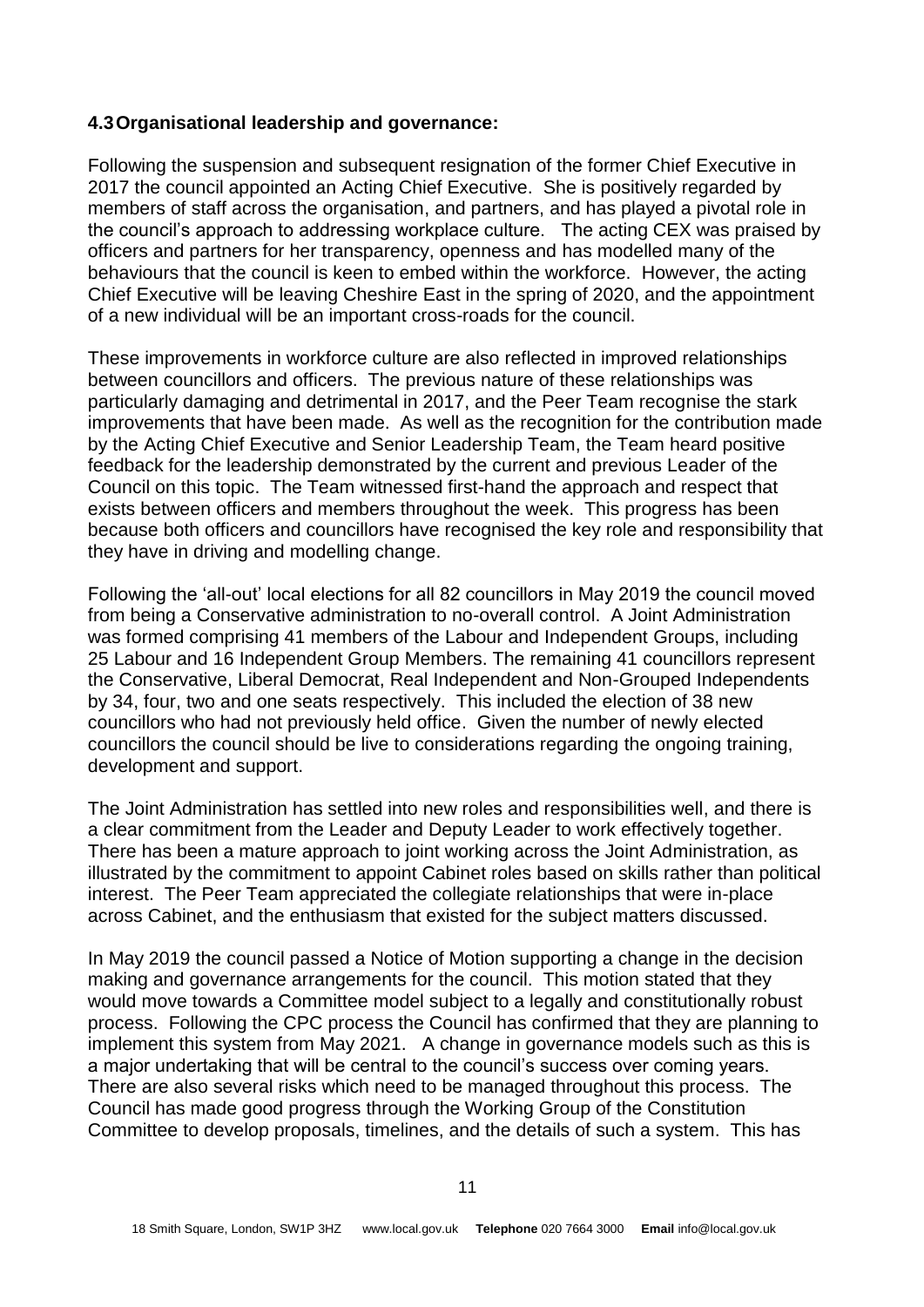included independent advice, visits to other councils that currently operate this system and several councillor engagement sessions.

During the Peer Challenge, there was ongoing discussion regarding the date and process for implementing this new system. Therefore, there is an urgent need to provide clarity regarding this process. This includes making several political and organisational decisions such as the implementation date, the structure and size of Committees, the role of Chairs, and the process for selecting them. It will be important for the culture of the organisation that this information is communicated to staff clearly, and that officers across the council and from multiple levels are engaged in the process. This should also include consideration of any additional capacity that is needed, and the additional training that will be needed for members and officers.

When moving towards the Committee System the council needs to also consider the levels of decision making and delegation that will be applied. It will be central to the success of the new system that decisions are taken at the lowest appropriate level, and that there is understanding of the due processes and approaches. This was illustrated in the 2019 staff survey when only 33% of respondents felt that decisions were taken at the right level.

Beyond the technical process of designing and introducing the Committees, due thought needs to be given to how they will operate within the current context of local government. Whilst many representatives of the council spoke of the need for a 21<sup>st</sup> century Committee System, this needs to include consideration of issues of collective oversight, timeliness of decision making, accountability and transparency. There will also need to be clarity regarding the relationship between Committees and how councillors work in partnership forums and local area arrangements.

Although the peer team did not explore the operation of scrutiny in depth, the Team recognise that the council has moved towards best practice by allowing opposition councillors to Chair Scrutiny Committees following the May 2019 elections. The Team praise this development in supporting political challenge to drive improvement. Further consideration is needed towards the wider approach of Scrutiny within these new arrangements, including the potential to focus on a smaller number of issues in greater depth, and having fewer items presented for updates on activity (which could be dealt with through group briefings). However, beyond these marginal improvements, a more fundamental decision is required regarding the approach, scope and functions of Scrutiny under any Committee System.

#### **4.4Financial planning and viability:**

The council has an annual turnover of approximately £700 million, and a net revenue expenditure of approximately £270 million. The council is largely financed from local sources of revenue, with council tax accounting for 77% of all funding, and government grants only accounting for 5% of overall funding. The council also enjoys strong business rate growth, with an indicative increase of 5% a year. This has limited the level of reductions that the council has had to make in response to austerity, and they have been able to protect several service areas.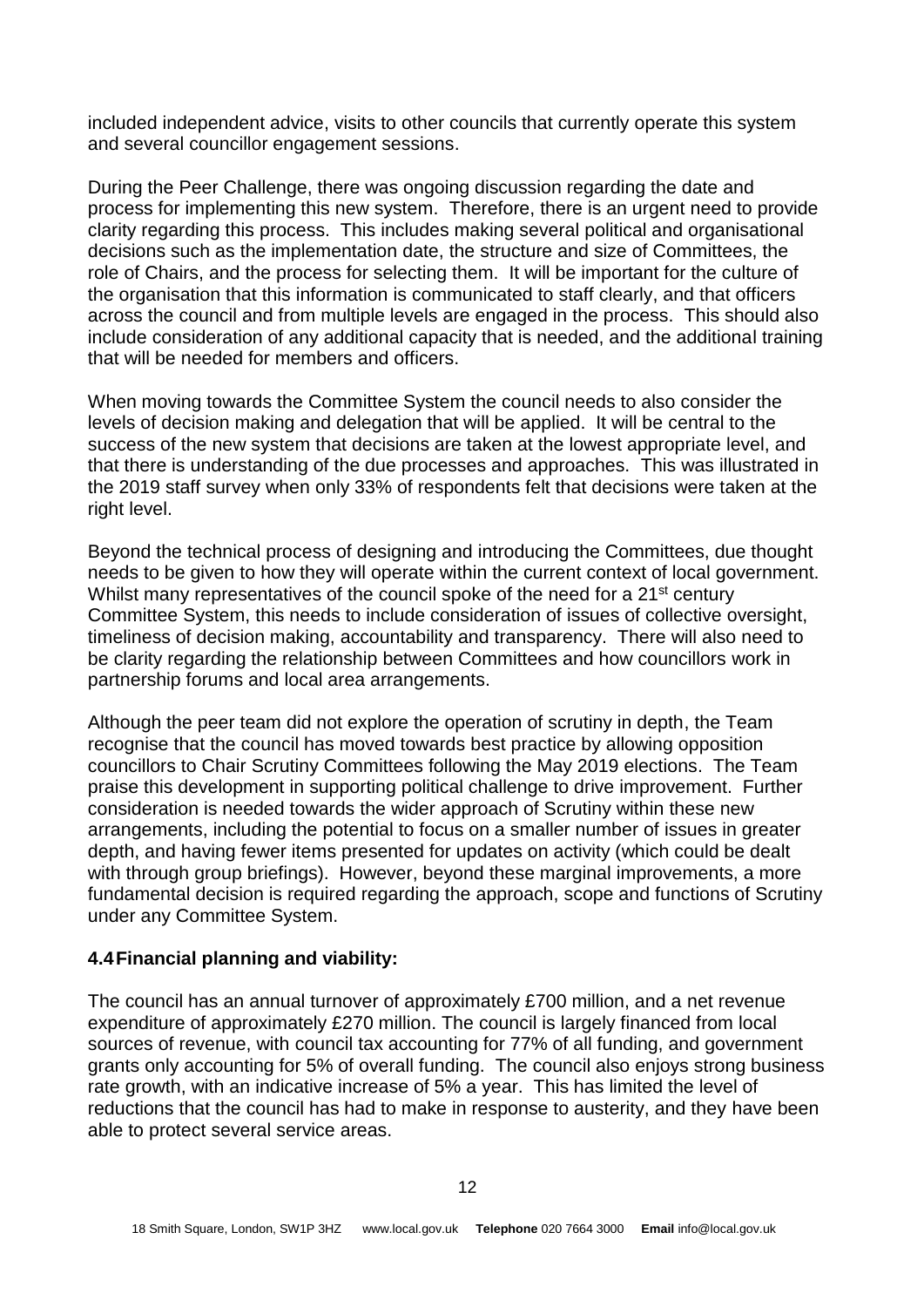Historically, the council's budget has over-spent by £0.4 million in 2017-2018 and by £1.1 million in 2018-2019. In October 2019 the Council reported that they were forecasting to overspend by £7.5 million for the financial year of 2019-2020. This forecast was largely due to budget pressures from demand-led services within the People's Directorate, previous pension costs, and the achievability of saving targets. These reflect challenges which are faced by many organisations, and the council should consider their approach towards savings across the organisation to share ownership and encourage informed approaches to financial risk.

In previous years there have been transfers from earmarked reserves to address these issues. The council currently has low levels of reserves (£10.3m) for an organisation of their size, and these levels have reduced over recent years. The Chief Finance Officer is aware of this and has publicly stated the intention to act to increase reserve levels in future.

The Medium-Term Financial Strategy reports a budget gap of £11million in 2020-2021, and on Monday 6 January the council closed their budget consultation which included emerging information on proposals to address this gap. The MTFS also provides information on the cumulative savings of £19.9 million that need to be delivered between 2021-2024. It is also believed that the MTFS would benefit from being simplified, presenting a clearer narrative on the council's strategy and use of resources whilst also supporting improved member engagement on content.

Total capital expenditure in 2017-2018 was £88.2million compared to the budget of £120.4million. Expenditure on the capital programme in 2018-2019 was £96.8million compared to the revised budget of £153.8million. Given that the council has benefited to date from significant investment in infrastructure and has a high-level of aspiration for this programme in the future, it is important that the council balances this ambition with the practicalities and capacity to support delivery.

The council takes a pragmatic approach to the delivery of services, and this includes several alternative service delivery vehicles (ASDV) that deliver services on their behalf, including Ansa Environmental, Transport Service Solutions, Orbitas Bereavement Services, and Civicance, which are overseen by a Shareholder Committee. These Vehicles are currently generating a profit, and those with which the peer team engaged were delivering high-quality services. Moving forward, the council should consider their medium-term and long-term goals for their growth and operation.

The council will need to consider the decisions and analysis related to the development of any further ASDVs, including the risks, return, and relationship with wider commissioned services. The council is currently in the process of developing an ASDV for adult social care services (Care4CE) and will need to assure itself regarding the transition of staff to this new organisation and the associated organisational development work. Finally, this transition will require the council to develop new methods to monitor performance and manage quality within a contractual relationship, for services which had previously been under direct control.

The council has a "Brighter Future'' Transformation Programme which contains five core work streams: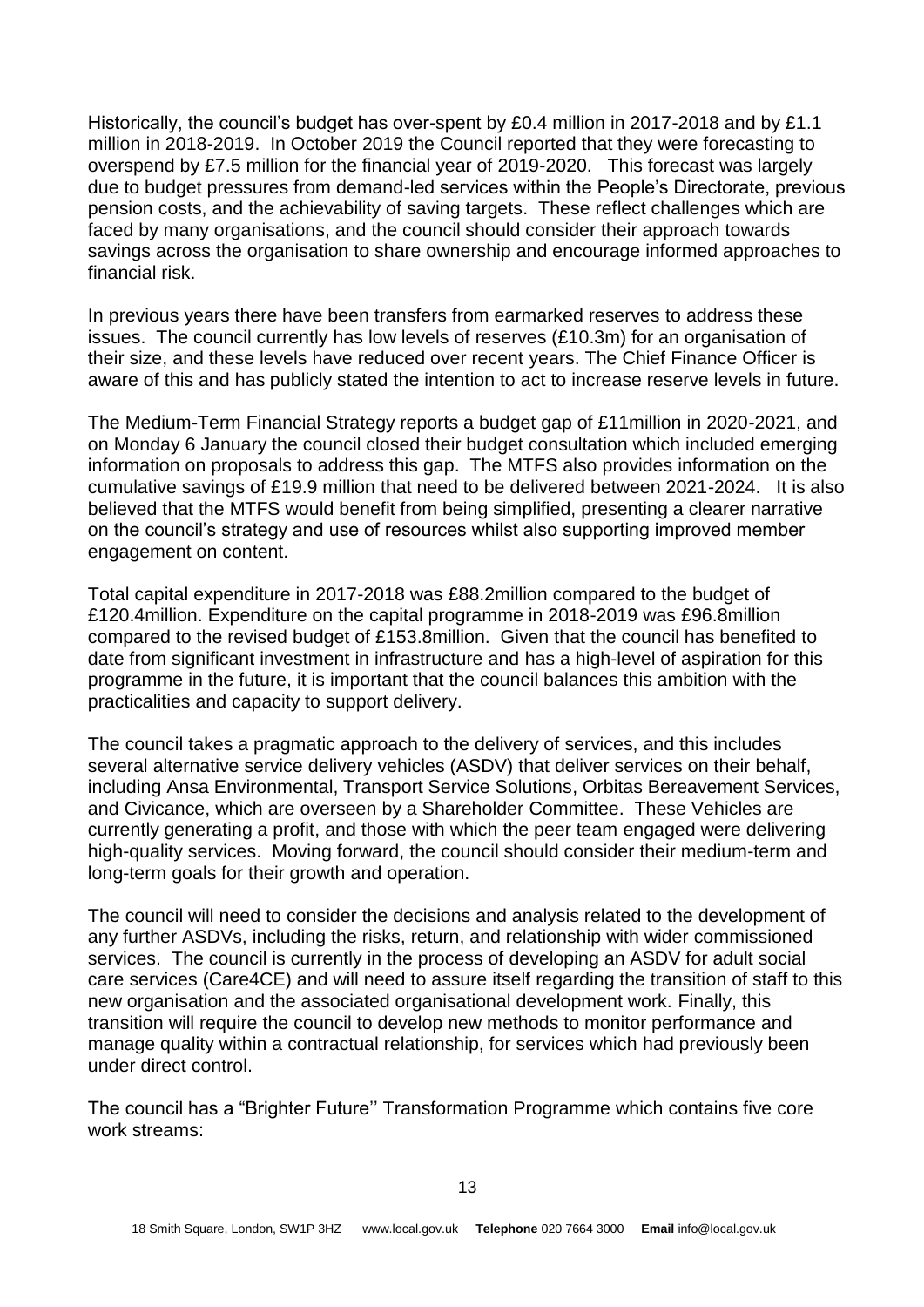- Culture;
- Estates and ICT:
- Customer Experience;
- Commercial;
- Governance.

The Peer Team recognise the importance of these workstreams and that they have been prioritised as a result of their cross-cutting nature and impact on multiple services in the council. However, given the annual overspends within the budget that have been created due to demand led services, the council he council may wish to consider how best to support service transformation linked to existing budget challenges as well as the Brighter Futures Transformation Programme.

Moreover, further work is needed to fully identify and quantify the potential cashable and non-cashable benefits to transformation programmes. This should include an agreed approach to tracking benefits to ensure that it supports councillors to make future decisions regarding invest to save, and wider budgetary decisions. Beyond the strategic input of councillors on these decisions, the potential also exists to introduce neighbourhood budgets to support local schemes and initiatives, including the potential to link with other local funding sources and approaches.

The council would benefit from agreeing and defining their appetite and attitude towards risk financially. This includes consideration of risks from both a management and political perspective. This approach will be central to future transformation programmes and policy objectives but should also be embedded within all of the council's financial assumptions (such as future years income through New Homes Bonus, or the longevity of additional funding announcements). The council may benefit from support to developing their strategic approach to financial management that supports these conversations and enables closer alignment between the budget and priorities.

## **4.5Capacity to Deliver:**

Cheshire East employs approximately 3,800 staff (this does not include staff in Alternative Service Delivery Vehicles). The Peer Team could not help but notice the energy, passion and commitment of staff working for Cheshire East. It was clear to members of the team that they care hugely about the work that they do and the people of the borough. However, 74% of the council workforce is over the age of 40. This creates natural challenges for succession planning within the council. Whilst staff turnover has remained both stable and low between 10-11%, the council does face challenges due to the number of working days lost due to sickness and ill-health, this was narrowly above 10 days per employee in 2018-2019 against a public sector average of 8.5.

The Acting Chief Executive and wider Leadership Team are visible throughout the organisation and this is appreciated. Staff throughout the organisation spoke with respect for wider members of the Leadership Team, and the actions and behaviours which they have modelled. This has set a high standard for managers across the organisation.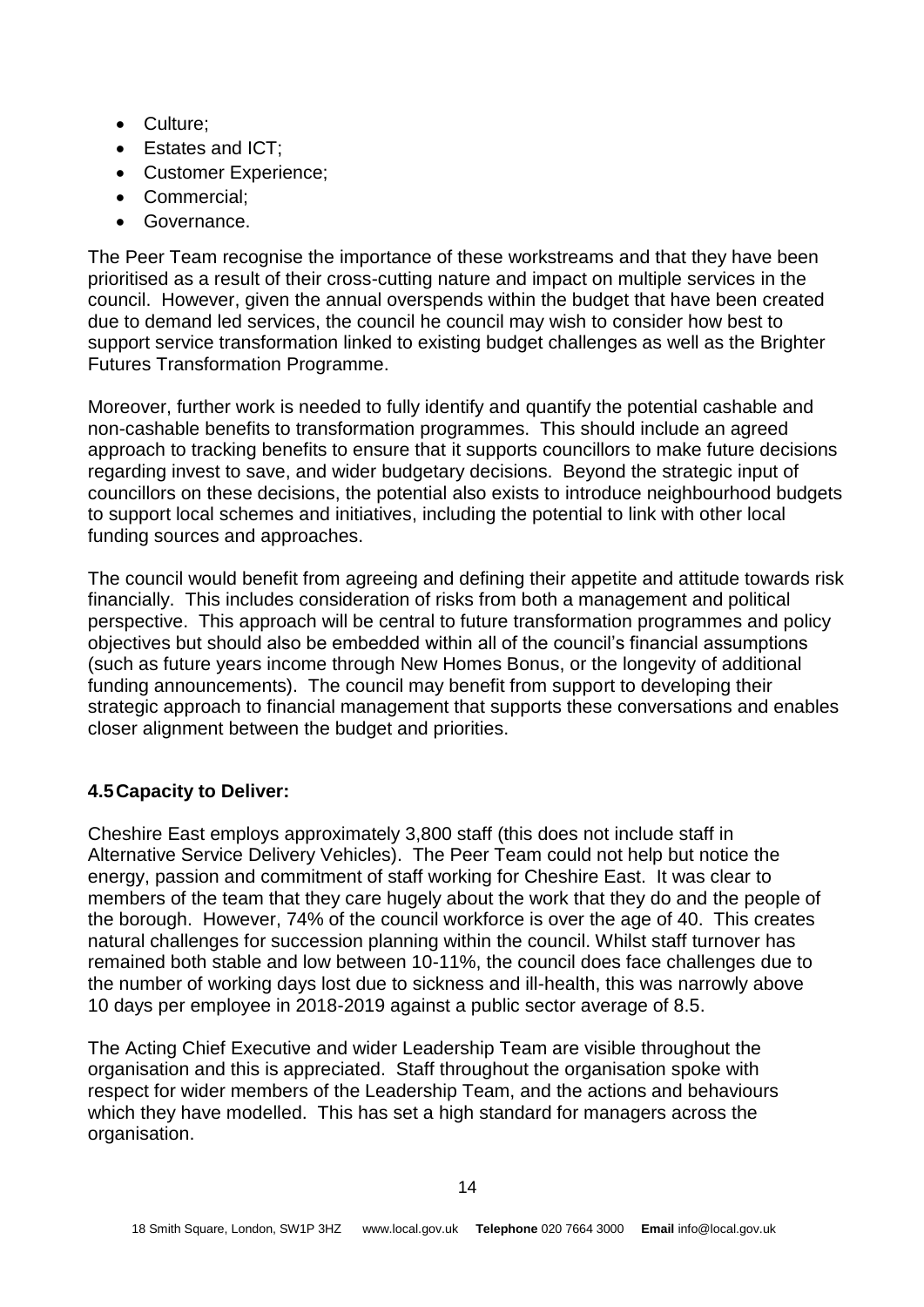Cheshire East has a track record of delivering behaviour and culture change. This has been evidenced through the cultural transformation at the council, and the progress of the Brighter Futures Programme. The network of officers that have been created through the Brighter Futures Champions is a valuable resource, these officers have developed their skills and confidence, and are 'bought-in' to the organisation. This network provides an important tool as capacity for future work in this area.

Whilst great progress has been made through the Brighter Futures Programme, the council is clear that culture change is ongoing. With this in-mind, the council needs to continue to invest time, effort and energy into sustaining the change that has been achieved to date. This has been recognised as a key theme within the council's transformation programme and has been resourced appropriately.

The new member enquiry system that has been developed and implemented in 2019 appears to provide a streamlined way of managing queries and questions across a range of service areas. As with all new initiatives such as this, there will need to be a periodic review to ensure that the operation of this approach does not undermine the quality of councillor and officer relationships, and to capture the continuous improvements that can be made to systems.

Staff across the organisation recognised the potential for I.C.T to support their effectiveness in their roles. There were some frustrations with the current ICT systems, including confusion regarding the use of 'bring your own device' and the relationship with flexible mobile working and clarity is needed on this without delay.

The Peer Team noted the publication of the OFSTED report into children's services which was published the week before the CPC took place and rated the council as "requires improvement to be good". The council will need to consider the capacity requirements that are required to act on the findings of this report, and any wider corporate support and approach that may be needed for further progress over coming years. This will require careful balancing with the wider capacity required for corporate transformation, the delivery of savings, and wider service improvement.

The council's transformation plan includes a dedicated workstream on customer experience. As part of this work there is a need to define the standard of customer experience that the council wants to deliver. This work should involve reviewing current standards and focusing on services with known issues of poor customer experience. The planning service was one such area that was identified area which would benefit from an external review.

However, the biggest issue that has the potential to impact upon the capacity of officers and members will be the introduction of the committee system. This is likely to require more members to attend formal meetings, and careful consideration is needed for the corporate support and resources that will be required to support this new system, including the impact on key services such as; finance, policy, legal, and democratic services. Consideration is also needed for the practicalities of this transition, including the timing of meetings, and the potential impact of evening meetings on officers' wider commitments. The Council also raised the potential to 'double run' systems as part of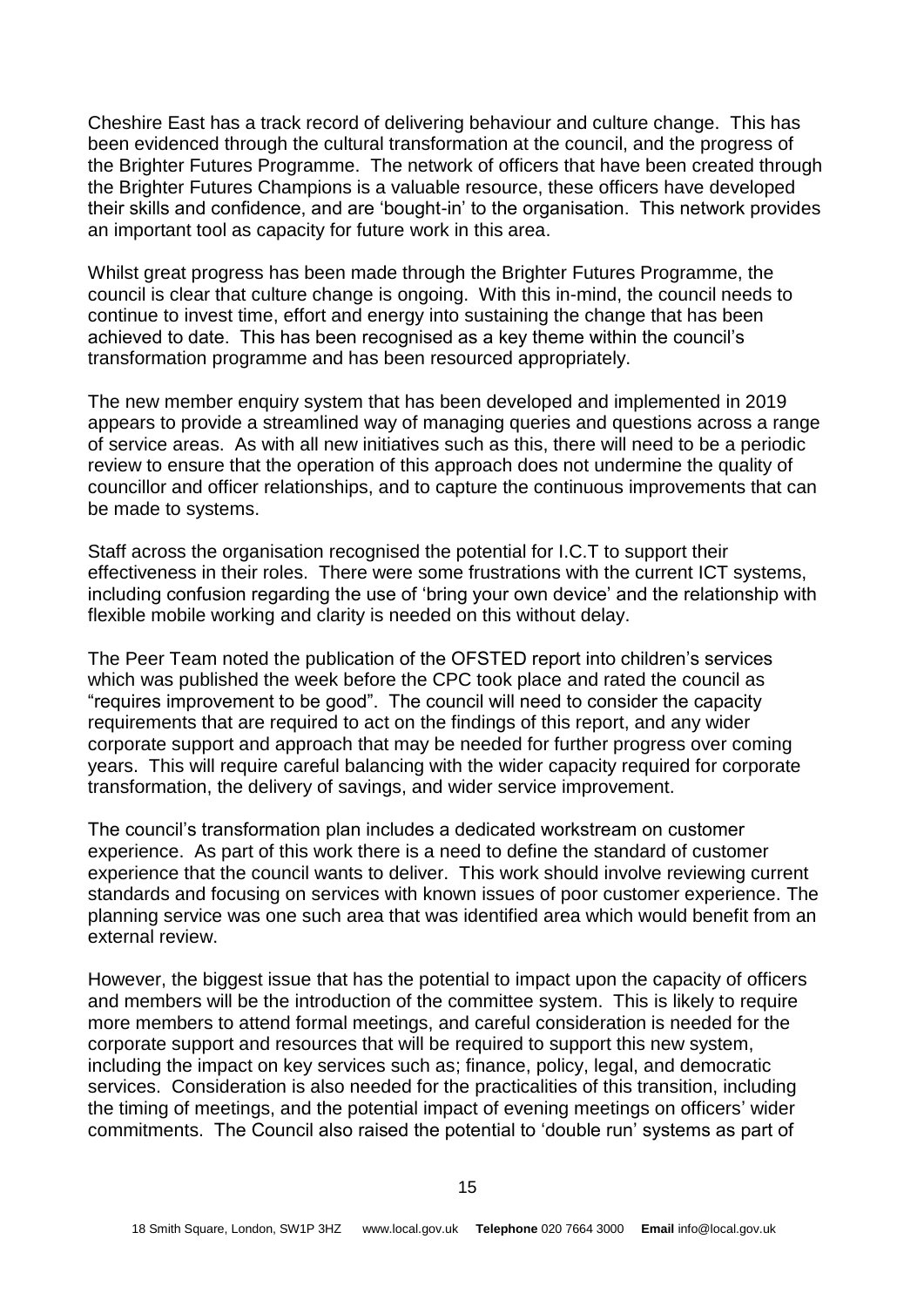their governance transition, this has the potential to place further demands on the capacity of officers.

#### **4.6Workforce Wellbeing and Culture:**

The transformation of the organisational culture within Cheshire East has been profound. When the LGA undertook a workforce review in 2017 it was clear that there were several staff who had experienced or witnessed bullying, felt unsupported by their line manager, or were fearful of the impact of change. This culminated in an unhealthy working environment, and in some cases, staff saying that they were 'ashamed' to admit they worked for the council.

Two years following this review, the council has been able to demonstrate the action plan that they put in place in response to the report, the changes in practice that have been made, and, importantly, the progress that has been made.

The challenge of changing an organisational culture cannot be overstated. This process can often be simplified to communication campaigns, relaunched values or training courses. But it is about changing the emotional relationship between the employee and employer, for example how staff feel when they enter the office, their relationship with their manager, and their wider psychological contract. This emotional relationship does not change easily or quickly.

Cheshire East Council understood that and put in place the key ingredients for success by having visible leadership at the top of the organisation modelling the behaviours that they wanted to embed. By encouraging and facilitating people to talk openly and honestly with each other, and equipping managers with the skills and confidence to manage people well, changing policies and procedures to ensure they are fair and easily understood. By seeking feedback and acting on what people say. The views of staff two years later illustrated that they had experienced and felt the difference.

Importantly, councillors from across all parties are positive about this programme of culture change and understand the ongoing role that they play in 'setting the tone' of the organisation. This was witnessed by the team first hand when watching officers and councillors interact. It is important that there is an ongoing conversation between members and officers to support this relationship. This staff survey also includes challenges for future improvement, such as 30% feeling that the council effectively managed change.

The council has also introduced practical changes to support this improvement, including wellbeing areas to offer a break to staff, and the development of a network of Mental Health First-Aiders.

A healthy organisational culture should be constantly evolving. Whilst there is still further work to do at Cheshire East to make sure that these improvements are made in every team and function, the council should be extremely proud of the progress made to date.

#### **4.7Internal Audit and Assurance:**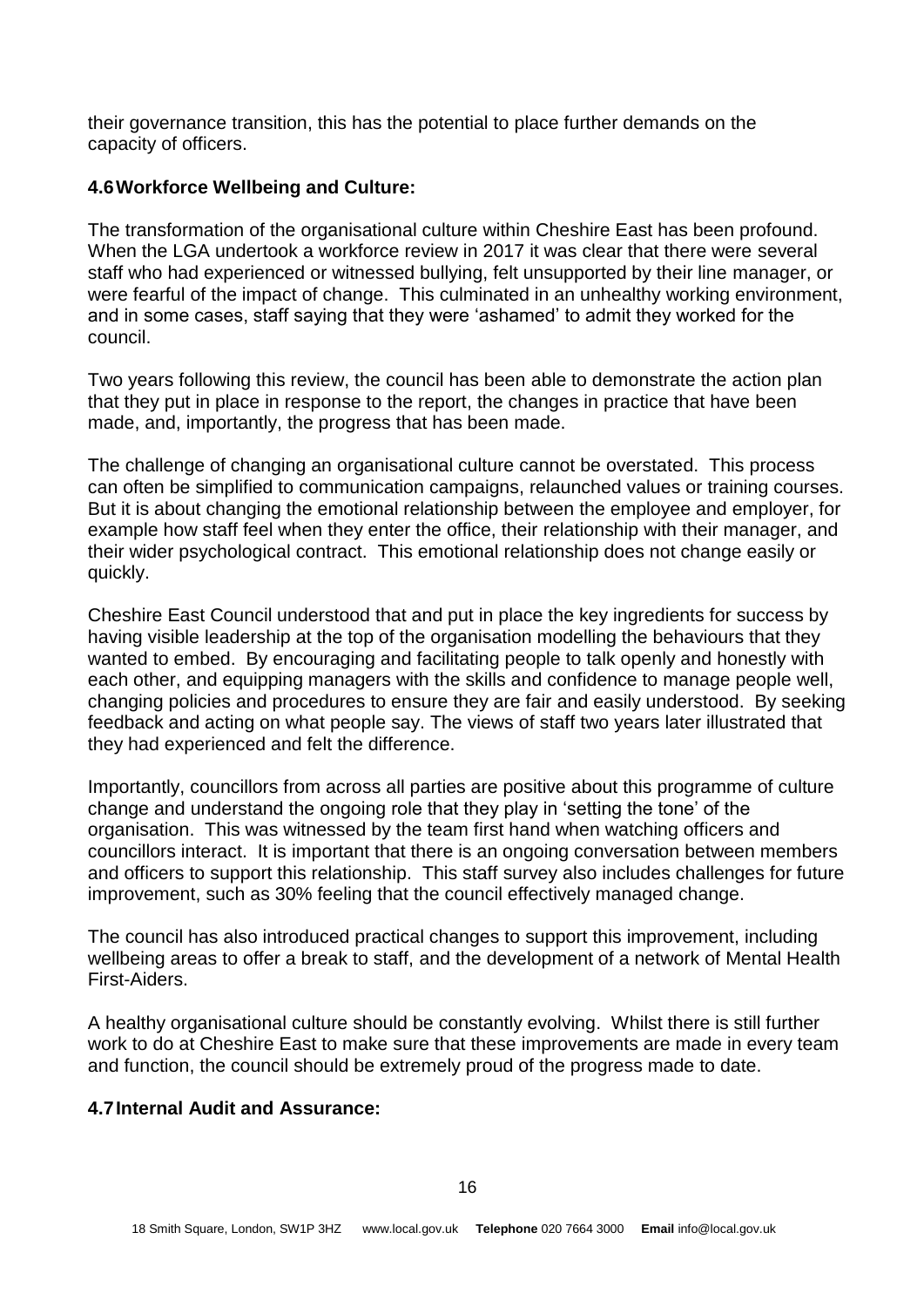In light of the historic investigations the council was keen for the Team to give some attention to internal processes and assurance. Linked to the progress made on workforce culture, the environment within the organisation is now such that any identified concerns are very likely to be 'called out' or challenged, and staff are confident that senior managers would listen to their concerns.

There is also improved management oversight over the identified areas of historic concern. Most notably, procurement and land and property transactions. These controls provide more assurance to the council and should be kept in place to ensure that they are effective and proportionate. This oversight has been accompanied by improvements in systems and processes, including the development of a clear 'Assurance Framework' for Land and Property Transactions, that is in effect an action plan to ensure the necessary actions are implemented. The council have also set up an Asset Board to support the governance on these decisions. These processes have been recognised by both internal and external audit who have carried out reviews and test-checked the operation of the controls. Both internal audit and external audit have confirmed that the controls are now adequate and that the controls are operating as expected.

The required statutory roles of Monitoring Officer and Section 151 Officer are now both held by substantive officers rather than interims, with the importance of these roles recognised by senior management, including the Chief Executive Officer. The appointment of new individuals in key roles (e.g. Head of Audit and Risk, and the Chair of the Audit Committee) provides an opportunity to develop strong relationships across key roles. It was clear to the Peer team that internal audit is recognised and respected within the council.

As with all councils, there is ongoing work to maintain the progress made in this area. This includes regular reviews of core policies and practices to make sure that they remain fit-for purpose and are understood by staff. A review and subsequent awareness campaign of the whistleblowing policy would be particularly helpful. The wider Risk Management Framework of the council would also benefit from a refresh, this could be done in conjunction with the development of an Assurance Framework across all key risk or business areas, potentially utilising the three lines of defence model.

The Audit and Governance Committee of the Council has made improvements in recent years with much more effective challenge being provided through this committee, including reviews of contracts due for renewal. There is currently one 'independent person' on the Committee who is not a member of the council and can therefore help to provide independent challenge. However, the size and membership of the committee may benefit from review to ensure the committee can operate effectively and provide sufficient challenge across all areas of responsibility, including on financial matters.

#### **5 Next steps**

#### **5.1 Immediate Next Steps:**

We appreciate the senior managerial and political leadership of Cheshire East Council will want to reflect on these findings and suggestions in order to determine how the organisation wishes to take things forward.